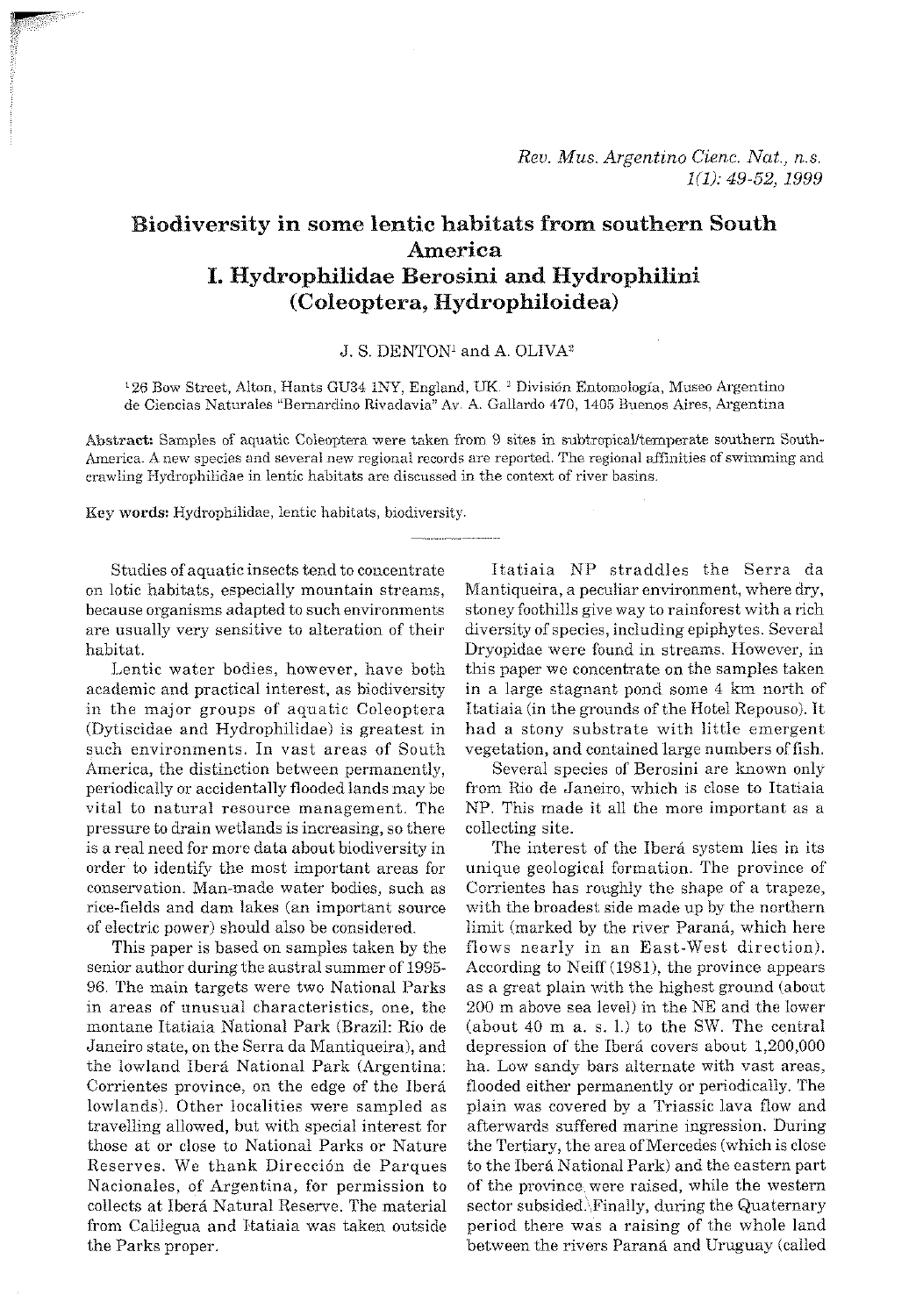"Mesopotamia" in Argentina, and made up by the provinces of Misiones, Corrientes and Entre Ríos), and the river Paraná settled into the new bed, which **ii** a geological fault.

Neiff (1981) describes six basic types of lentic water bodies in NE Argentina:

a) lsolated ponds; primary productivity high; accumulation of dead organic matter low. Substrate sandy. Relatively young; water comes partly from superficial draining, partly from phreatic circulation. On the north-western sector of the province.

b) Isolated ponds; low primary productivity. On fine-grained soil with a high calcium and sulphate contents. On the Chaco plain.

c) Isolated ponds; primary productivity high, Hemiosus moreirai Orchymont, 192<br>vascular plants; acumulation of dead organic Derallus anicatus Orchymont, 1940 by vascular plants; acumulation of dead organic matter high. Substrate sandy or clayey-sandy; a superficial horizon of varying thickness (0.1-2.0 mm) of ooze of vegetal origin. Water transparent (Secchi disk 70.100% total depth), ambercoloured because of organic content, of low saline content, rarely with thermic stratification save in densely vegetated sectors near the shore. Very rich in insects. Free water made up only 20% around 1980, and it may have decreased due to the advance of "esteros". However, the combination of lentic waters and sandy substrates is very unusual outside this system; this sort of water body is the most interesting to assess biodiversity.

d) Pools connected to streams and rivers; primary productivity high, by vascular plants; acumulation of organic matter low. Mainly around the Paraná-Paraguay system.

**c)** "Esteros": permanently flooded, densely vegetated areas; substrate originated by the remains of dead plants, with numerous pores bearing water of phreatic (in less quantity pluvial) origin, acid and of a higher saline content than water of other ponds.

f) "Bañados": seasonally flooded areas, including some used for rice growing and others used as pastures in dry season. Flooding may be due to river spates or to rain.

Among several families of aquatic beetles sampled, the Hydrophilidae have been chosen for a first paper, and within this family, the two main aquatic tribes, namely Berosini and Hydrophilini (sensu Hansen, 1991).

# MATERIAL AND METHODS

The insects were netted, killed and drymounted in the usual manner, and the characteristics of the environment noted. The

material is kept in the collection of the senior author, with the exception of four specimens that proved a new species (see Oliva, 1998), and of two more that represented new geographical records, and which are kept at the Museo Argentino de Ciencias Naturdlcs. These are marked with asterisks.

# **RESULTS**

1. Brazil: State of Rio de Janeiro: Itatiaia. Large stagnant pond, rocky suhstrate, a little emergent vegetation; Gyrinids on surface; many fish observed. 5/11/1995.

Berosus margaritinus Oliva, 1998\*<br>Hemiosus moreirai Orchymont, 1921\* Tropisternus ovalis Castelnau, 1840

2. Argentina: Province of Misiones: Puerto Iguazú. 12/11/1995. Shaded stagnant forest pool. Tropisternus apicipalpis Chevrolat, 1834 Helobata cossyphoides (Bruch, 1915)

*3.* Argentina: Province of Misiones (Dpto. Candeiaria): Martires. Road bridge, about 19 **km**  NE of Santa Ana. Shallow, weedy marshy pool in a grazed field, with many emergent tussocks; remarkably rich in insects. 15-1611V1995.

Berosus minimus Knisch, 1921 Berosus reticulatus Knisch, 1921 Derallus paranensis Oliva, 1981 Tropisternus setiger (Germar, 1824)

4. Argentina: Province of Gorrientes: Ibera. Camp site near Laguna Iberá; shallow seasonal pools in flooded fields ("bañado" sensu Neiff); also a deep, permanent lake with weeds ("estero" sensu Neiff). 11/1995.

Berosus minimus Berosus corumhanus Knisch, 1921" Berosus patruelis Berg, 1887 Berosus pedregalensis Jensen-Haarup, 1910 Berosus reticulatus Berosus decolor Knisch, 1924 Derallus angustus Sharp, 1882 Tropisternus lateralis limbatus (Brullé, 1837) Tropisternus collaris (F., 1775) Enochrus uulgaris (Steinheil, 1869)

5. Argentina: Province of Buenos Aires: San Clemente del Tuyú. Weed-choked ponds fringed with tall emergent vegetation. 25/11/1995.

Berosus festiuus Berg, 1887 Berosus coelacanthus Oliva, 1989 Berosus pedregalensis Tropisternus setiger Tropisternus ignoratus Knisch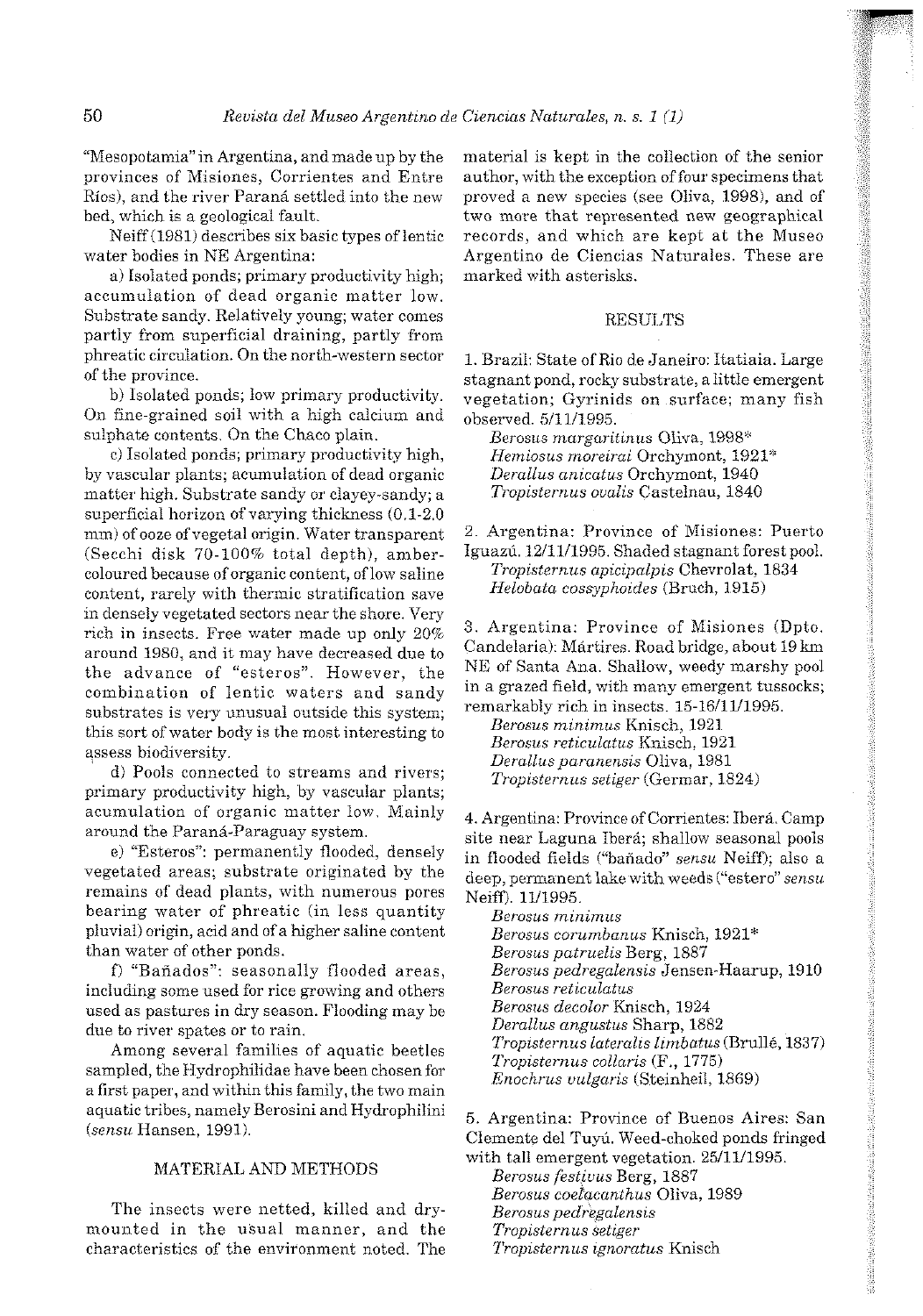6. Argentina: Province of Salta: J. V. Gonzilez. Enochrus vulgaris

7. Argentina: Province of Jujuy: Calilegna. Bare pools with silty substrate among shingle bars of river, undoubtedly inundated during spates. 1/ 1996.

Berosus auriceps Boheman, 1859 Berosus reticulatus Knisch, 1921 Hemiosus bruchi Knisch, 1924 Tropisternus jlauescens, Orchymont, 1922 Enochrus circumcinctw (Bruch, 1915)

8. Bolivia: Department of Santa Cruz: (Prov. Sara): Buena Vista. Weedy marsh dykes (near ria Surutu) 27/1/1996.

Berosus holdhausi Knisch, 1921 Berosus truncatipennis Castelnau, 1840 Tropisternus collaris

9. Bolivia: Department of Santa Cruz: Sajta. Stagnant forest pool, open and free of weeds. 20/ V1996.

Berosus holdhausi Berosus auriceps Enochrus obsoletus (Brnch, 1915) Tropisternus laevis (Sturm, 1826)

#### DISCUSSION

1. Itatiaia: although not large, the sample provided some important records, including a new species of Berosus, and the first specimen of Hemiosus moreirai known outside the typematerial from Rio de Janeiro. Both species are remarkable, with a smooth dorsal surface compared to related species. It may be added that Hemiosus dimorphus Orchymont, 1940, known only from Rio de Janeiro (type-locality) and Santa Catharina, is also remarkable by a smooth dorsal surface. Old records 1abelled"Rio de Janeiro"may well refer to the hinterland of the province rather than the city and its immediate environs.

The new species is unique, with a subglobular shape recalling that of Derallus. Conversely, Derallus anicatus, which was found in this sample, is a large species (c. 4 mm) with smooth elytral disk. The size and sculpture might be adaptative to avoid predation by fishes. The smaller species of *Derallus*  $(2-2.5 \text{ mm})$  would presumably be easily snapped up.

The presence of *Tropisternus* ovalis is remarkable, as this species is usually associated with floating plants, especially Salvinia spp.

2. Iguazú: the single species recorded is widespread in the Northeast of Argentina.

3. Martires: interesting only as intermediate locality record for the three species. Berosus minimus is a widespread species, but this appears to be the first record of it for Misiones province. B. reticulatus in Misiones came from the eastern tip of the province (Oliva, 1989). Derallus paranensis is known from the middle and lower course of the river Parana, from the NW ofArgentina, SE of Bolivia and northern half of Paraguay (Oliva, 1981).

4. lbera: B, corumbanus is a new record for Argentina (Oliva, 1997). The fact that it was found with such species as  $B$ . pedregalensis,  $B$ .  $partuelis$  and  $B.$  reticulatus shows this species to be allied with young water bodies rich in organic matter. The species obtained at the Ibera station are interesting rather as intermediate locality records than because of any peculiarity of their habitat preference. This is to be expected from seasonal ponds. As to Laguna Iberá itself, Tropisternus collaris was extremely abundant among the vegetated fringes. Many species were also abundant in ponds connected to river systems. In fact, the sort of pools sampled in this expedition were perhaps not the most representative of this extensive and unusual wetland system.

Certain species, notably members of the genus Hemiosus, are associated with sandy substrates. One species is widespread in the province of Entre Rios, south of Corrientes; another two have been found at Misiones, one of which appears also in Uruguay (Oliva, 1994). No information is available for Corrientes, but it is likely that some species occur in ponds with sandy substrate, which do occur in the province. It would be of interest to know whether the psammophilous fauna of Corrientes resembles that of Misiones at the North-east or that of Entre Rios at the South. More extensive sampling is needed.

5. San Clemente del Tnyii: a bathing resort on the Atlantic coast, near the mouth of the Río de la Plata. A large network of marsh dykes and seasonally floodedground occurs in the low-lying hinterland. The sample shows high diversity without having a special fauna. Both *Berosus* pedregalensis and Tropisternus setiger are quite common pioneer species. Berosus festivus and  $B$ . coelacanthus look very much alike, and may be distinguished by small morphological characters of the ventral structures and of the male genitaiia. Intriguingly, when both species occur together, each one usually shows a different degree of sclerotizing. San Clemente del Tuyú is